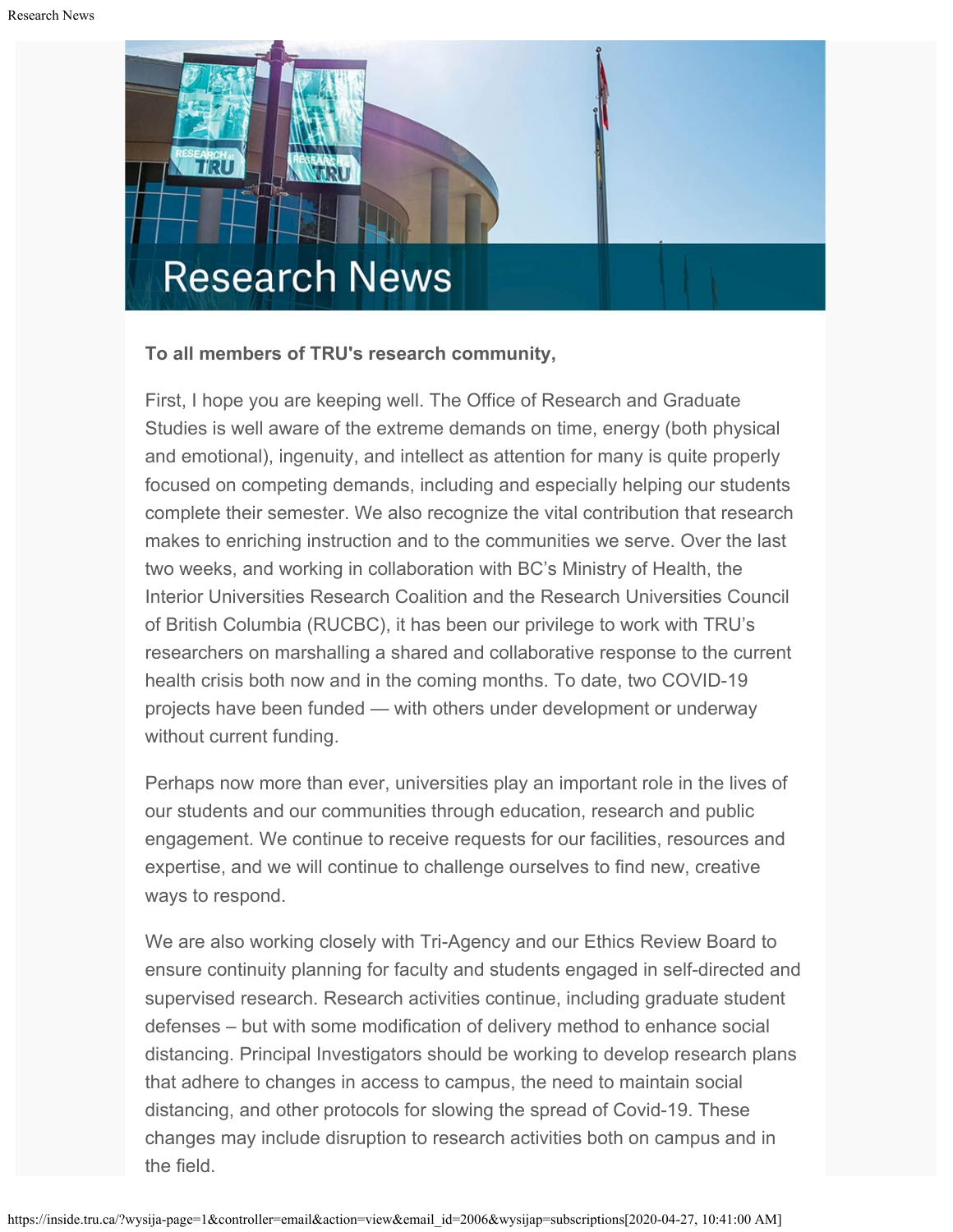Guidelines and planning advice is in place to facilitate modifications to research protocols, and all internal grant deadlines have been extended by six months to accommodate current circumstances. While new travel grants have been suspended to both faculty and students until the risk of conference cancellation is over, we are allowing faculty and students to use existing grants toward covering any non-refundable expenses. Please know that our office (now a virtual office) stands ready to work with you in sorting out issues as they arise, and we appreciate the advice, recommendations, and personal notes of support you have provided to date. Your collegiality is most appreciated at this difficult time.

Wishing you health and kindness,

**Will Garrett-Petts, AVP Research & Graduate Studies**

# [COVID-19 research impacts](https://www.tru.ca/research/covid-19-research-impacts.html)

The Research Office is committed to providing up-to-date information designed to facilitate the continuation of faculty and student research during this global pandemic. [This website](https://www.tru.ca/research/covid-19-research-impacts.html) will be updated regularly, and includes links to Tri-Agency pandemic response, information about research continuity planning, guidelines for research teams, travel awards, funding opportunities, and more. We advise you bookmark this page and check back regularly, as this situation is rapidly changing.

# [Impact on student research](https://www.tru.ca/research/undergraduate-research/covid-19-research-impacts.html)

Our goal is to allow flexibility for students to continue their research projects. Please note that UREAP and USRA recipients should reevaluate their research projects in light of the COVID-19 pandemic response and work with their supervisors to develop a project-specific plan. Information on [this site](https://www.tru.ca/research/undergraduate-research/covid-19-research-impacts.html) will help guide this process for undergraduates.

#### **Specific program changes**

- Deadline for the [Sherman Jen Graduate Awards](https://www.tru.ca/research/graduate-studies/graduate-studies-funding.html) extended to June 1
- Canada Graduate Scholarship-Masters, results delayed until April 15
- Graduate Research Mentors, results delayed until mid-April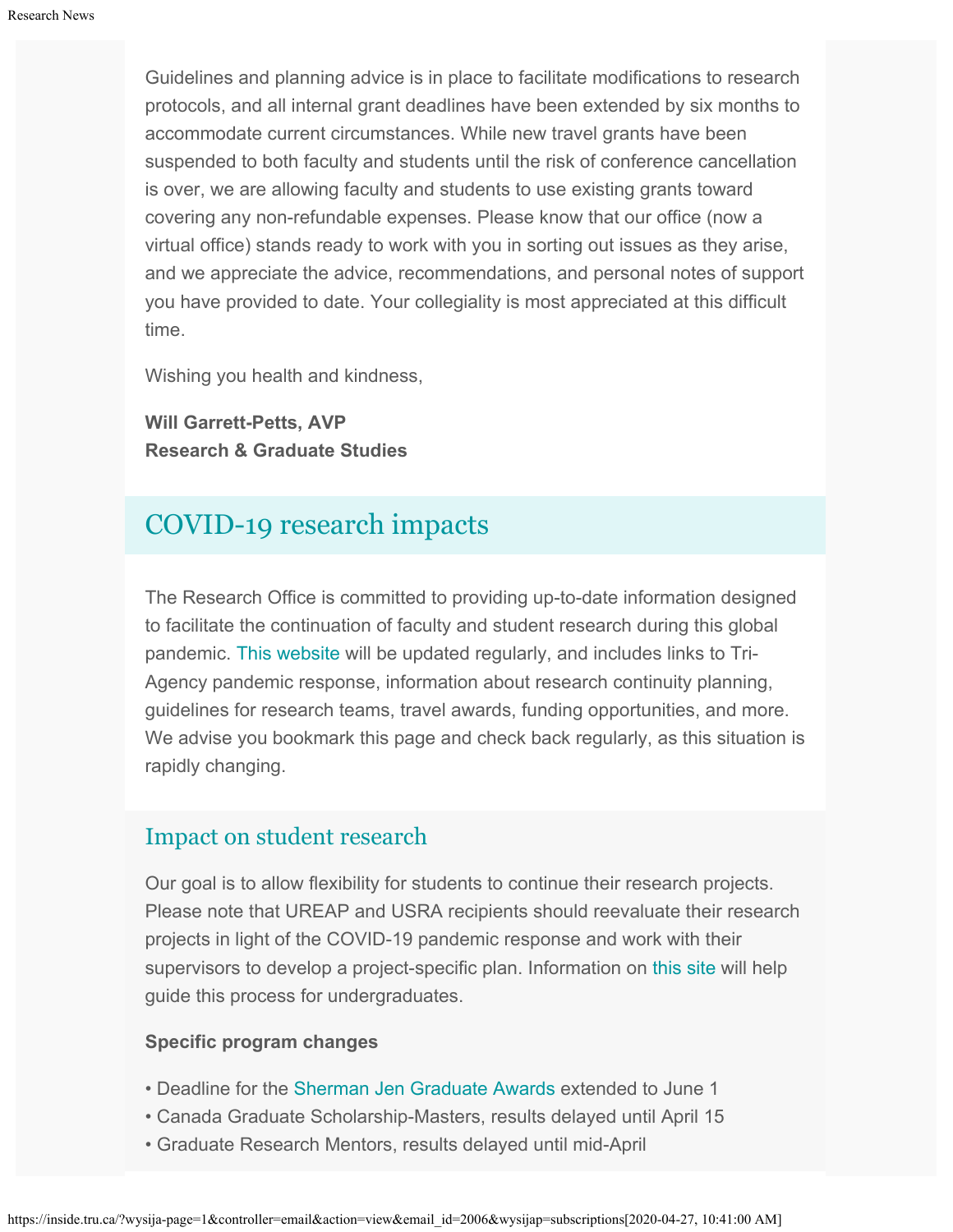# [Remote thesis defences](https://www.tru.ca/research/graduate-studies/remote-thesis-defence-procedures.html)

In response to the suspension of face-to-face instruction, and to maintain current requirements for physical distancing, thesis defences must now be conducted in a fully remote format, and we have created a [new site](https://www.tru.ca/research/graduate-studies/remote-thesis-defence-procedures.html) that outlines this process. For the time being, defences are closed, but we look forward to providing additional access.

# Research initiatives



# [Vote Now: Worth 1000 Words |](https://www.tru.ca/research/research-week/research-in-pictures/final-results.html) [Research in Pictures](https://www.tru.ca/research/research-week/research-in-pictures/final-results.html)

While the in-person exhibition was postponed until campus reopens, the online exhibition launched on March 27, and you are now encouraged to vote for [People's Choice](https://www.tru.ca/research/research-week/research-in-pictures/final-results.html). Voting closes on April 8, and the winner of People's Choice will receive a \$500 prize.

# Tap into Research continues in a new format

Tap into Research functions as a series of pop-up lectures designed to bring research into the community. These talks have been



extremely successful, and plans are in place to continue, albeit virtually. Respecting new physical distancing measures, we are working with several researchers to offer 15-minute Tap Talks that will be premiered on YouTube.

• **Dr. Laura Doan presents[, How can early childhood educators support](https://www.facebook.com/events/264962284533782/) [each other in a crisis?](https://www.facebook.com/events/264962284533782/) April 8, 7 pm.** Dr. Doan shares the initial results from her province-wide peer-mentoring project for early childhood educators in BC. Acknowledging the current pandemic, Doan shares ideas for the ECE community to find support in one another during this challenging time.

• **Tap into Research with us** | We are actively searching for researchers to embark on this new Tap Talk format. Please contact [Danna Bach](mailto:dbach@tru.ca) to participate in this exciting knowledge mobilization activity.

• **Special thanks to Dr. Karl Larsen** and his students who presented on rattlesnakes to a packed house at the Noble Pig Brewhouse on March 11.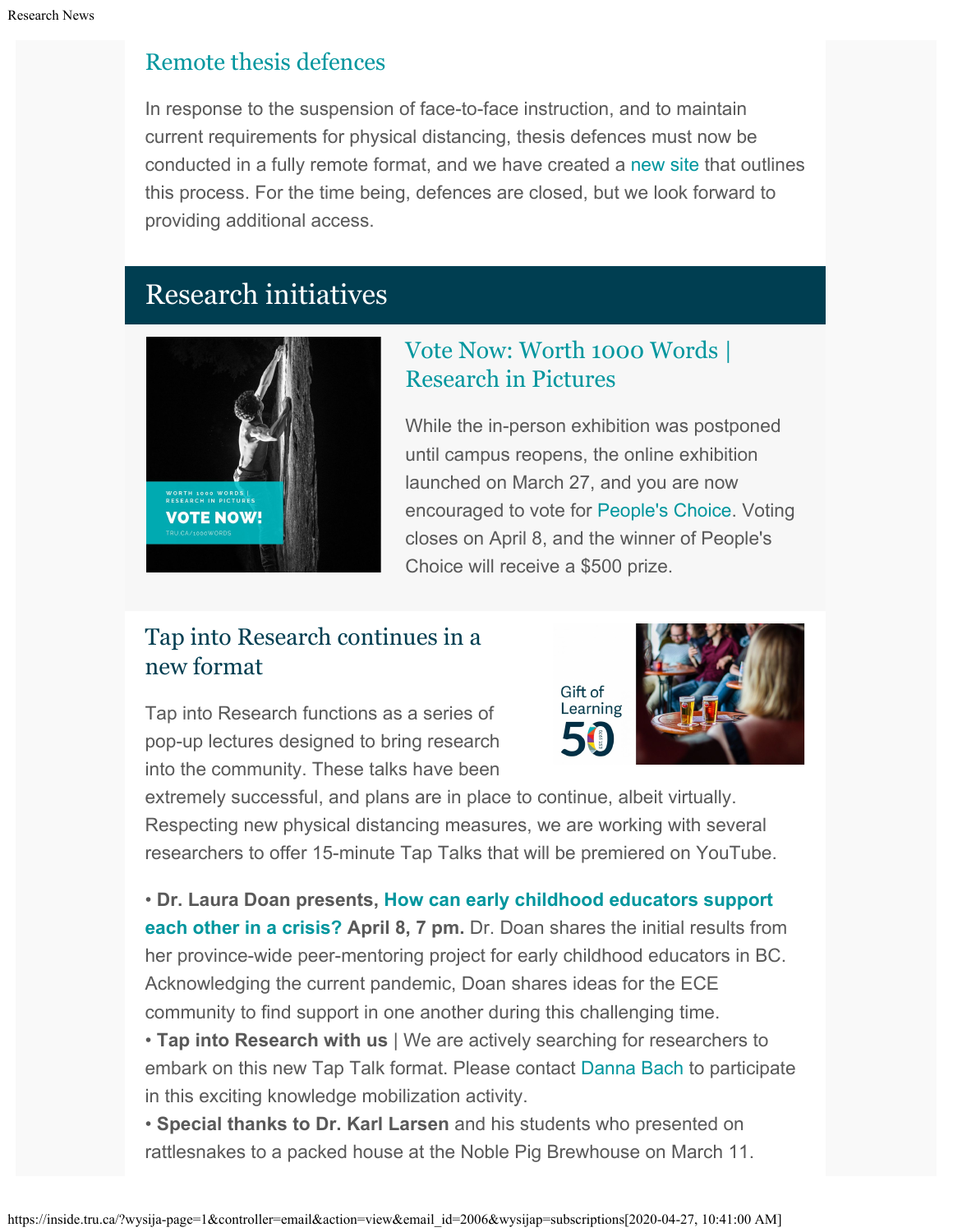# [Research Week](https://www.tru.ca/research/research-week.html)

We want to sincerely thank staff, faculty and students who worked so hard planning the various events that were scheduled to take place during Research Week. While some of these events were cancelled and will take place next year, other events have been postponed, while still others will continue in new formats.

- **[Three Minute Thesis, postponed](https://www.tru.ca/research/research-week/3mt.html)**, new date TBD
- **180(s) Faculty Research Challenge**, cancelled
- **In a Nutshell: Undergraduate Research Challenge**, cancelled
- **IT Showcase for Researchers**, cancelled
- **TRU Xchange Lab grand opening**, postponed, new date TBD
- **Tap into Research with Dr. Terry Kading**, postponed
- **Tri-Agency funding opportunities at a glance**, postponed (will take place virtually)
- **SSHRC's suite of partnership grants, postponed** (will take place virtually)
- **[Undergraduate Research & Innovation Conference](https://digitalcommons.library.tru.ca/urc/)**, cancelled

# Research News

# Minister of Health discusses regional health research opportunities

TRU was pleased to host Dr. Nicolette McGuire from the Ministry of Health on March 16. Nearly 30 TRU researchers attended and were joined, via video conference, by colleagues from UNBC and UBC-O. A virtual follow-up meeting is being planned to explore Provincial research needs related to the COVID-19 pandemic. Information about this meeting will be forthcoming.

# [Eighteen projects awarded research funding](http://inside.tru.ca/2020/04/02/eighteen-projects-awarded-research-funding/)

Congratulations to the 18 researchers awarded Internal Research Grants, valued at up to \$5,000 each. The grant program is designed to assist faculty to become more competitive for external funding and to scaffold faculty development, especially in terms of tenure and promotion.

#### [Read more](http://inside.tru.ca/2020/04/02/eighteen-projects-awarded-research-funding/)

# [Accelerate Grants awarded](https://www.tru.ca/research/research-services/research-services-faculty/faculty-research-funding/internal-opportunities.html)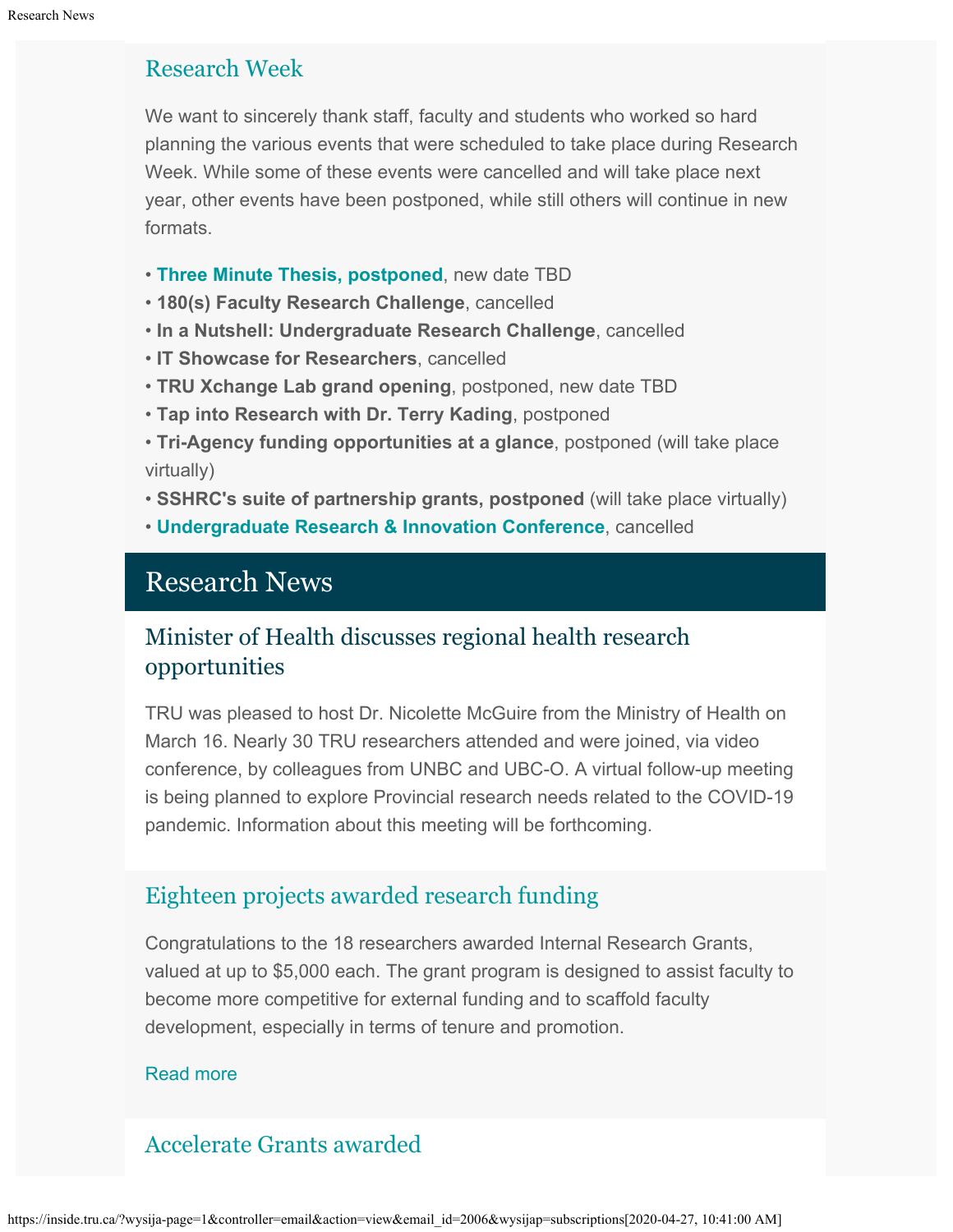Congratulations also to those awarded Research Accelerate Grants. These grants, valued at up to \$3,000 are intended to assist faculty who are actively engaged in developing applications for Tri-Agency funding in the 2020 fiscal year. Accelerate recipients are:

- Kellee Caton, Tourism
- Judy Duchscher, Nursing
- David Hill, Geography
- Heather Price, Psychology
- Musfiq Rahman, Computer Science

# Tri-Agency news

For the most up-to-date- news on Tri-Agency response to COVID-19, please visit the following:

- [COVID-19 Impacts on SSHRC's Policies and Programs](https://www.sshrc-crsh.gc.ca/news_room-salle_de_presse/covid-19-eng.aspx)
- [NSERC program information in relation to COVID-19](https://www.nserc-crsng.gc.ca/Media-Media/NewsRelease-CommuniqueDePresse_eng.asp?ID=1139)
- [CIHR: Coronavirus disease \(COVID-19\)](https://cihr-irsc.gc.ca/e/51917.html)

At this time all research granting agencies are adjusting grant and award application dates, adjudication periods, reporting timelines, and spending policies. For specifics, please contact [Megan Prins](mailto:mprins@tru.ca).

# Funding opportunities (external)

For information about upcoming external funding opportunities, please consider bookmarking the [Funding Calendar](https://www.tru.ca/research/research-services/research-services-faculty/faculty-research-funding/funding-deadlines.html).

• To receive critical institutional approval and grant development support, please contact [Anita Sharma](mailto:ansharma@tru.ca) or [Megan Prins](mailto:mprins@tru.ca) at least **two weeks prior** to the listed deadline. Deadlines noted below are external deadlines.

### **CIHR**

#### [Catalyst Grant: Health Effects of Vaping](https://www.researchnet-recherchenet.ca/rnr16/vwOpprtntyDtls.do?prog=3220&view=search&terms=vaping&type=EXACT&resultCount=25&next=1)

### **New deadlines: Registration, April 22; full application, June 17 Award amount: \$100,000/1 year**

This funding opportunity will support projects relevant to the following research areas: Youth vaping of nicotine, cannabinoid extracts, THC, and other compounds; Short and/or long-term health effects of vaping (including lung injury in youth and/or adults); behaviours and associated health and social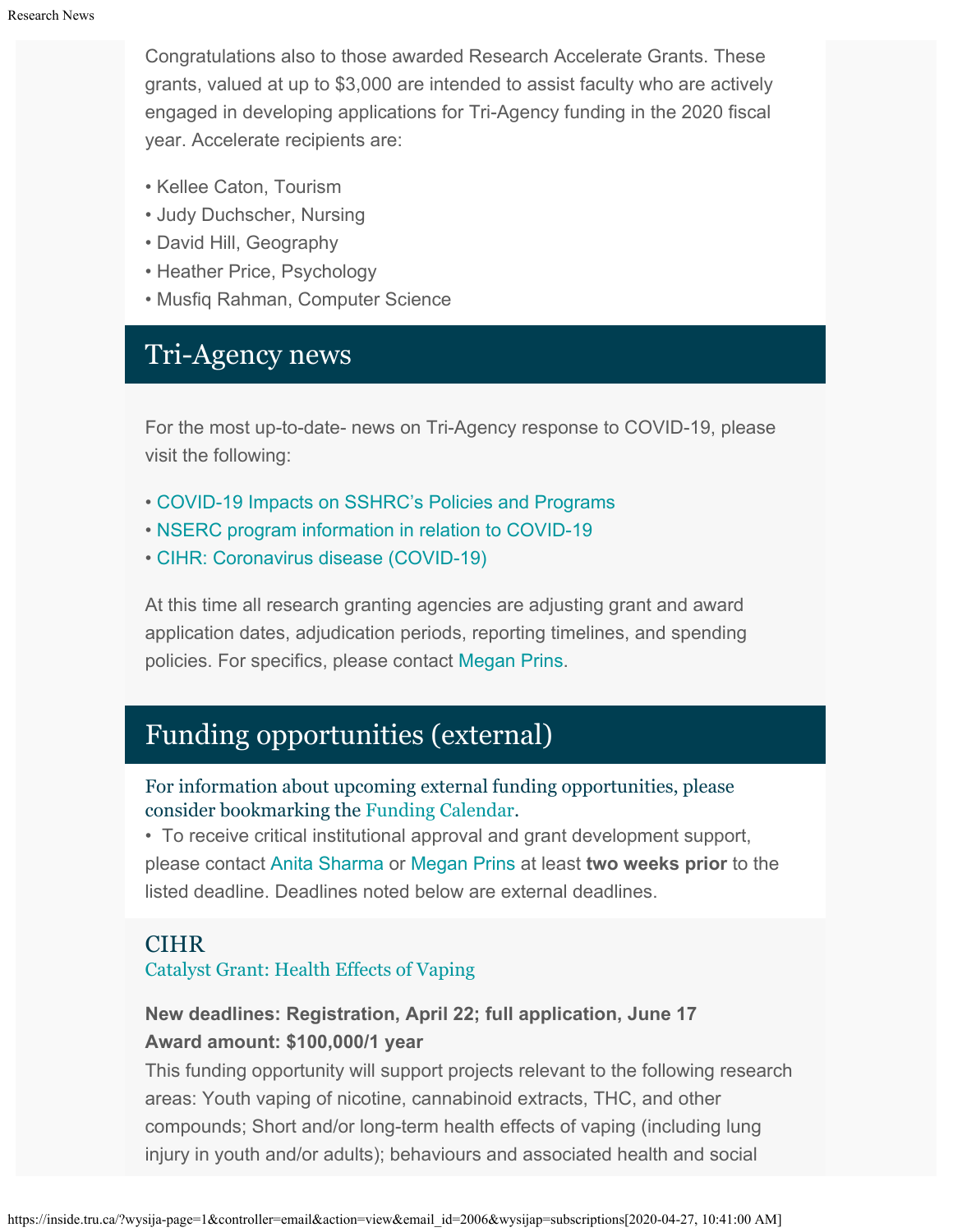impacts of vaping product use (youth and/or adults); mental health, addiction and dependence in the context of vaping (youth and/or adults); vaping policy issues related to youth and/or adults; vaping and oral health (youth and/or adults); other areas related to the health consequences of vaping in youth and/or adults.

### [Operating Grant: New Investigator Grants in Child and Youth Health](https://www.researchnet-recherchenet.ca/rnr16/vwOpprtntyDtls.do?prog=3206&view=search&incArc=true&launchMonth=12&launchYear=2019&type=EXACT&resultCount=25&next=1)

#### **Deadline: April 20**

#### **Award amount: \$100,000 per yr/3yrs**

The SickKids Foundation-CIHR-IHDCYH New Investigator Research Grants in Child and Youth Health program seeks to strengthen Canada's capacity and knowledge to respond to children's health challenges and needs. New investigators may obtain up to three years' support for research in biomedical, clinical, health systems and services, population and public health sectors that has the potential for significant impact on children's health outcomes.

### [Team Grant: Food Security and Climate Change in the Canadian North](https://www.researchnet-recherchenet.ca/rnr16/vwOpprtntyDtls.do?prog=3269&view=search&launchMonth=2&launchYear=2020&type=EXACT&resultCount=25&next=1)

# **Deadline: LOI: Aug. 5; Successful LOIs will be awarded \$25,000 to develop a full application, due May 2021**

#### **Award amount: Up to 1.5 million over 4 years.**

The goal of this initiative is to support multidisciplinary teams of researchers, knowledge users and/or partners to work together to address food security and climate change in the North.

# SSHRC

#### [Connection Grants](http://www.sshrc-crsh.gc.ca/funding-financement/programs-programmes/connection_grants-subventions_connexion-eng.aspx)

#### **Deadlines: May 1, Aug. 1, Nov. 1, Feb. 1**

## **Award amount: \$7,000 to \$25,000 (events); up to \$50,000 (outreach activities)**

Connection grants support events and outreach activities geared toward shortterm, targeted knowledge mobilization initiatives. Events and outreach activities funded by a Connection Grant may often serve as a first step toward more comprehensive and longer-term projects potentially eligible for funding through other SSHRC funding opportunities listed in SSHRC's Funding search tool.

### [Partnership Engage Grants](http://www.sshrc-crsh.gc.ca/funding-financement/programs-programmes/partnership_engage_grants-subventions_d_engagement_partenarial-eng.aspx)

# **Deadlines: June 15, Sept. 15, Dec. 15 Award amount: \$7,000 to \$25,000** These grants provide short-term and timely support for partnered research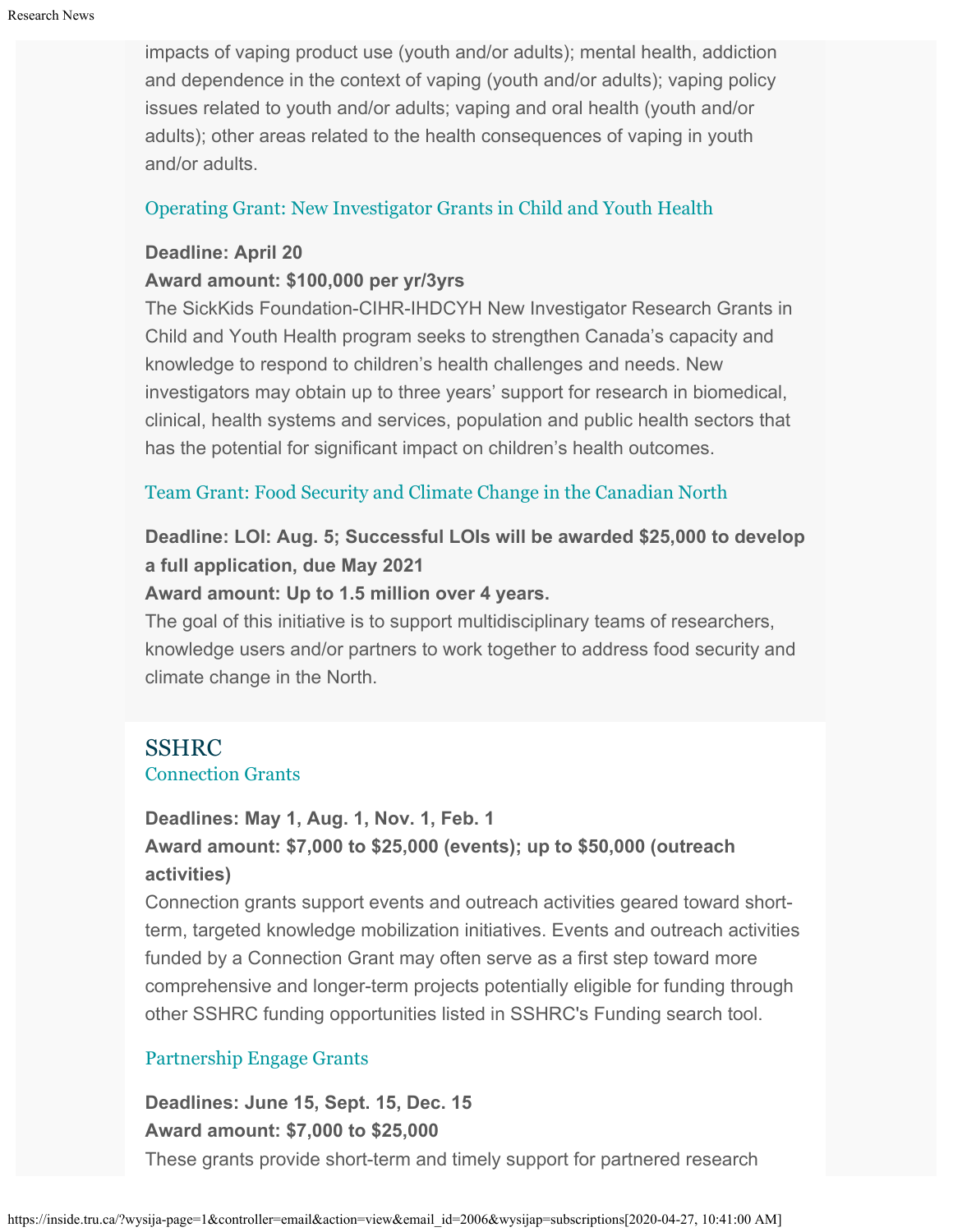activities that will inform decision-making at a single partner organization from the public, private or not-for-profit sector. The partnerships supported through these grants respond to immediate needs and time constraints facing organizations in non-academic sectors.

# NSERC [Special Alliance COVID-19 grants](https://www.nserc-crsng.gc.ca/Innovate-Innover/COVID-19/index_eng.asp)

### **Deadline: Before June 1 Award amount \$50,000/1 year**

NSERC is providing up to \$15 million in total support to stimulate collaborations between academic researchers and the public and not-for-profit sectors, and industry to address pandemic-related research and technical challenges. NSERC will process these applications in an accelerated fashion. Partners do not need to provide cash contributions to participate, but must be engaged throughout the research process, from input in design to using the expertise and/or the research results.

### [Alliance Grants](https://www.nserc-crsng.gc.ca/Innovate-Innover/alliance-alliance/index_eng.asp)

### **Deadlines: ongoing**

NSERC is pleased to announce the opening of the next phases of [Alliance](https://www.nserc-crsng.gc.ca/Innovate-Innover/alliance-alliance/index_eng.asp) [grants](https://www.nserc-crsng.gc.ca/Innovate-Innover/alliance-alliance/index_eng.asp). Alliance grants are now open for [Option 1](https://www.nserc-crsng.gc.ca/Innovate-Innover/alliance-alliance/funding-financement_eng.asp#option1) applications requesting over \$20,000 annually from NSERC, and [Option 2](https://www.nserc-crsng.gc.ca/Innovate-Innover/alliance-alliance/index_eng.asp) applications requesting support for up to 90% or 100% of the costs of the project are now open. Alliance grants encourage university researchers to collaborate with partner organizations, which can be from the private, public or not-for-profit sectors. Please also see [slide deck](https://one.tru.ca/sites/rgs/ToolsandResources/_layouts/15/WopiFrame.aspx?sourcedoc=/sites/rgs/ToolsandResources/Shared%20Documents/NSERC_ALLIANCE.pptx&action=default) from NSERC Research and Innovation Development Officer, Pam Giberson's presentation at TRU. And an Alliance Grant application ["Top Tips"](https://one.tru.ca/sites/rgs/ToolsandResources/_layouts/15/WopiFrame.aspx?sourcedoc=/sites/rgs/ToolsandResources/Shared%20Documents/Alliance%20Grant%20-%20Top%20Tips%20EN%20%20FR.pdf&action=default) document.

# Government of Canada

[Transport Canada – Rail Safety Improvement Program-Infrastructure,](https://www.tc.gc.ca/en/services/rail/apply-rsip-itr-funding.html) [Technology and Research \(RSIP-ITR\) Funding](https://www.tc.gc.ca/en/services/rail/apply-rsip-itr-funding.html)

### **Deadline: Aug. 1**

### **Award amount: \$500,000 [Applicants Guide](https://www.tc.gc.ca/en/services/rail/apply-rsip-itr-funding/rsip-itr-applicants-guide.html)**

The ITR component of the Rail Safety Improvement Program (RSIP) funds rail safety improvements that support measures to improve public safety at rail property and rail lines (both federally and provincially regulated). Funding is also available for research as well as testing and development of technologies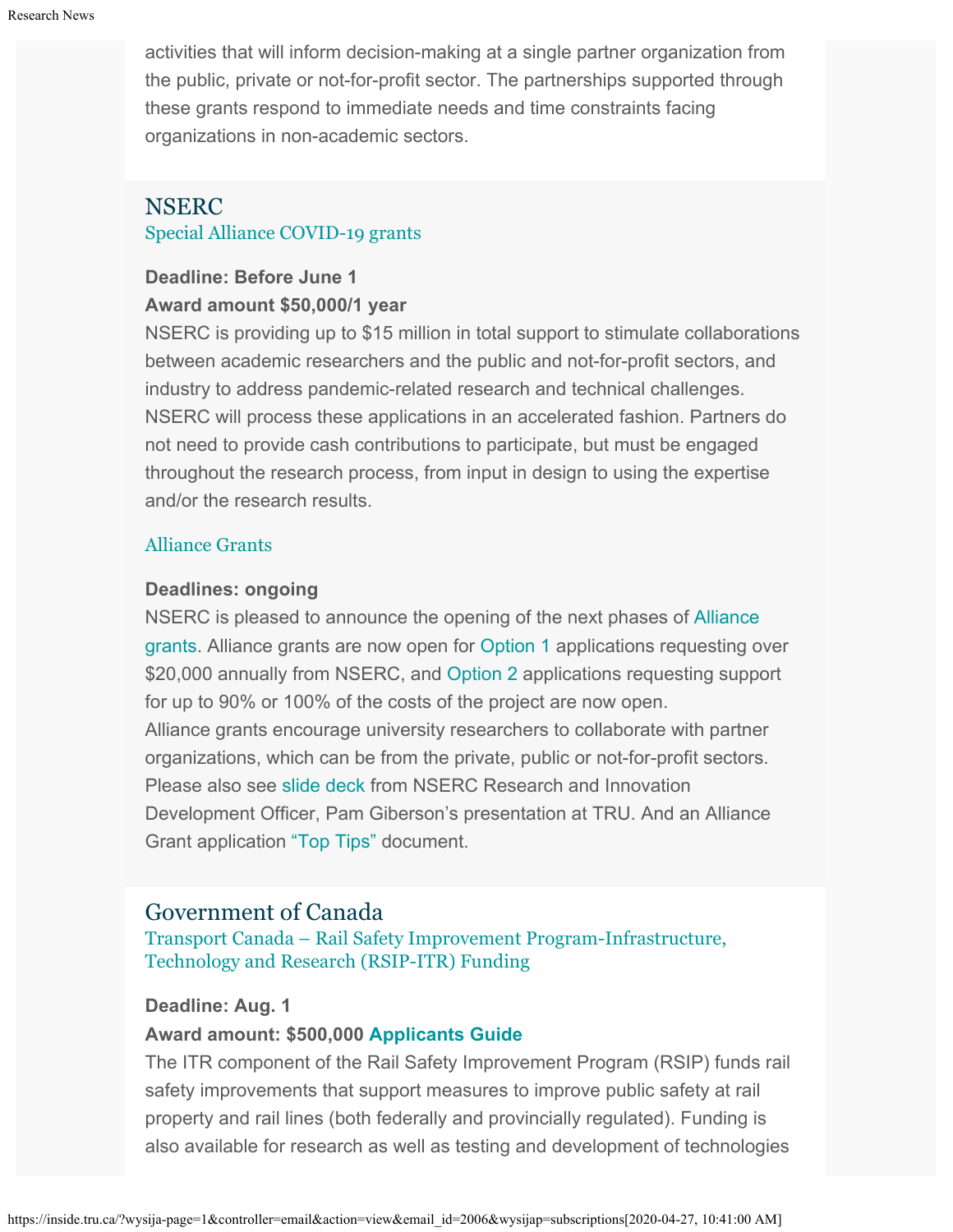that can enhance the safety of rail lines.

### [Sustainable Development Goals Funding Program](https://www.canada.ca/en/employment-social-development/services/funding/sustainable-development-goals.html)

### **Deadline: Ongoing Award amount: \$100,000/ 1 year**

In 2015, Canada and all other United Nations Member States, committed to implementing the 2030 Agenda for Sustainable Development, which set 17 Sustainable Development Goals (SDGs) to eliminate poverty, protect the planet and ensure prosperity by the year 2030. The SDG program supports projects aimed at building awareness of the 2030 Agenda, increase partnerships and networks, advance research, and further Canada's implementation of the 2030 Agenda.

#### [Canada Council for the Arts – Explore and Create – Research Creation](https://canadacouncil.ca/funding/grants/explore-and-create/research-and-creation)

#### **Deadline: Ongoing**

#### **Award amount: \$25,000**

These grants support the initial stages of the creative process. Canadian artists, artistic groups and arts organizations can apply to develop and make creative works. Grants provide support for creative research, creation and project development.

### Government of British Columbia

[Genome BC: Genomic Applications Partnership Program \(GAPP\)](https://www.genomebc.ca/funding-opportunity/genomic-applications-partnership-program-gapp)

The Genomic Applications Partnership Program (GAPP) funds downstream research and development projects that address real world opportunities and challenges identified by industry, government, not-for-profits and other "Receptors" of genomics knowledge and technologies. GAPP projects are collaborations between academic researchers and Receptor organizations *(please contact [Lincoln Smith](mailto:lsmith@tru.ca) prior to proposal preparation*)

# Foundations

[Spencer Foundation: Research Grants on Education - Large](https://www.spencer.org/grant_types/large-research-grant)

## **Deadlines: Intent to Apply, June 18; full proposal, July 14 Award amount: \$125,000 to \$500,000**

The Large Research Grants on Education Program supports education research projects that will contribute to the improvement of education, broadly conceived. This program is "field-initiated" in that proposal submissions are not in response to a specific request for a particular research topic, discipline,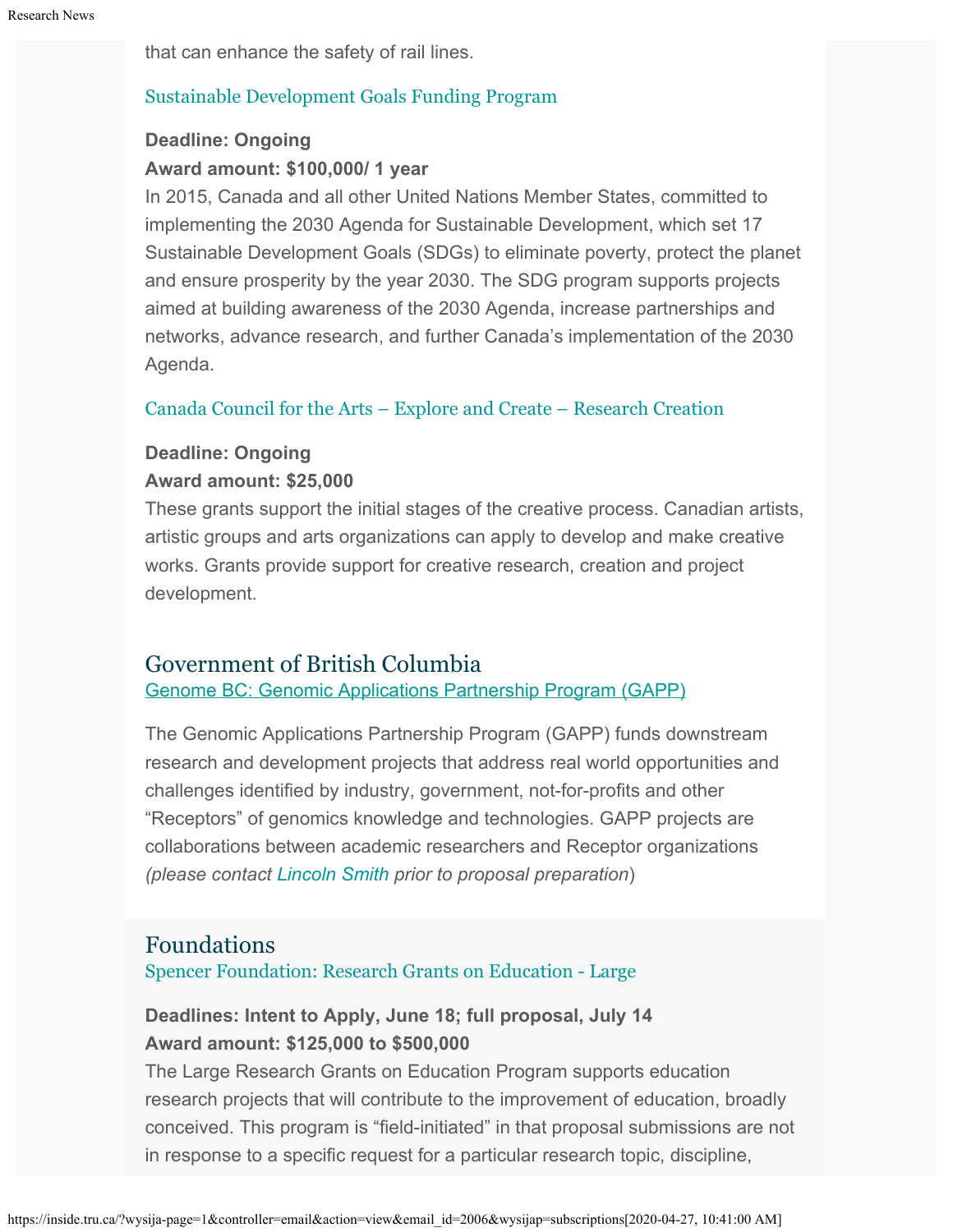design, method, or location. The program's goal is to support rigorous, intellectually ambitious and technically sound research that is relevant to the most pressing questions and compelling opportunities in education.

#### [Spencer Foundation: Research Grants on Education – Small](https://www.spencer.org/grant_types/small-research-grant)

### **Deadlines: July 1 (second cycle) Award amount: Up to \$50,000**

The Small Research Grants Program supports education research projects that will contribute to the improvement of education, broadly conceived. They accept applications three times per year. Like the "Large" program, proposal submissions do not have a specific topic.

#### [Max Bell Foundation: Project Grants and Development Grants](https://maxbell.org/our-work/granting/types-programs/)

#### **Deadline: Ongoing**

#### **Award amount: \$10,000-\$200,000/ 1-3 years**

**Project Grants** support clearly defined activities designed to achieve a specific objective that aligns with the Foundation's mission and criteria and that seek to support projects with a high likelihood of informing public policy and practice. Current program areas include: Health & Wellness; Education; the Environment.

**Development Grants** support organizations who wish to undertake short-term (typically 4 month) work that will better position them to succeed with larger projects (e.g., environmental scanning; background research; project planning; proposal development etc.). Development grants are described in more detail [here](https://maxbell.org/our-work/types-programs/).

### [Michael Smith Foundation for Health Research: Convening & Collaborating](https://www.msfhr.org/2020-convening-collaborating-competition) [\(C2\), and Reach](https://www.msfhr.org/2020-convening-collaborating-competition)

#### **NEW Deadline: Sept. 28**

#### **Award amount: Up to \$15,000**

C2 awards bring together researchers and research users to co-develop research aligned with BC's health system priorities. Reach awards bring together researchers and research users to support the dissemination of research evidence, within the context of related knowledge, and increase its potential impact. Together, teams co-develop events, activities, and/or tools, so they can share research findings and evidence with audiences who can directly use the knowledge.

# Industry & Not-for Profits

[The Digital Technology Supercluster – Call for COVID-19 Solutions](https://www.digitalsupercluster.ca/new-covid-19-program/)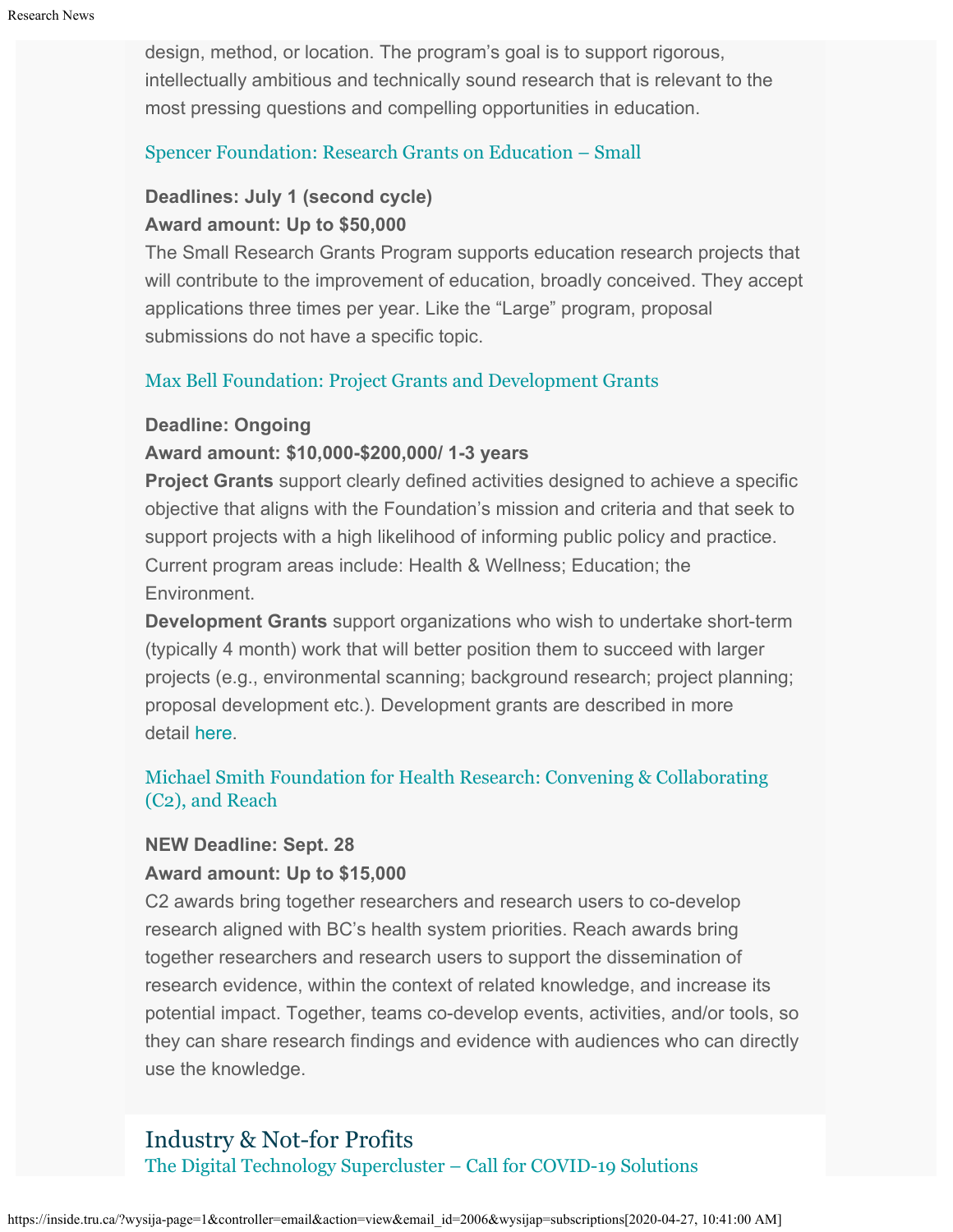Through the COVID-19 Program, the Digital Technology Supercluster, will invest in projects that support the development, deployment, scale-up and adoption of products, services or technologies that help governments, communities, employers and individual Canadians address exceptional needs created by, and effects of, COVID-19. Five areas of concentration include: Health system; Community health; Safe Living; Diagnostics and Therapeutics; Emergency Response. The Program will focus on projects that will deliver immediate impacts (< 6 months) and time horizons up to 18 months. These opportunities are expected to be a combination of impactful technology development and deployment initiatives.

#### [Genome BC: COVID-19 Regional Genomics Initiative](https://www.genomebc.ca/funding-opportunity/covid-19-regional-genomics-initiative)

## **Start date no later than July 1 Award amount: \$250,000**

In response to the urgent need for further research on COVID-19 during the current crisis, Genome Canada is issuing a funding opportunity to support regional genomics projects designed to address specific, short-term needs of industry, not-for-profit, and public sector receptors through research conducted by academics in collaboration with these receptors. These projects will be identified by regional Genome Centres and may involve co-funding by provincial or industry partners (or other sources), although this isn't required. Projects are expected to be outcome-driven, small-scale or larger and focused on delivering a genomics-based solution to help address the current crisis in the near term.

#### Corporate Research

[George Weston: Seeding Food Innovation Grants, 2020](http://www.weston.ca/en/Research-Grants.aspx)

## **Deadlines: LOI – April 8; full proposal – Sept. 4 Award amount: Up to \$250,000/2 years**

Provides seed funding for innovative transdisciplinary research whose goal is to safely increase the production of nutritious food and other agricultural products that will feed the growing population in ways that are environmentally, economically as well as culturally sustainable.

# Knowledge mobilization

# Be part of The Conversation

TRU is a member of [The Conversation Canada](https://theconversation.com/ca), an independent news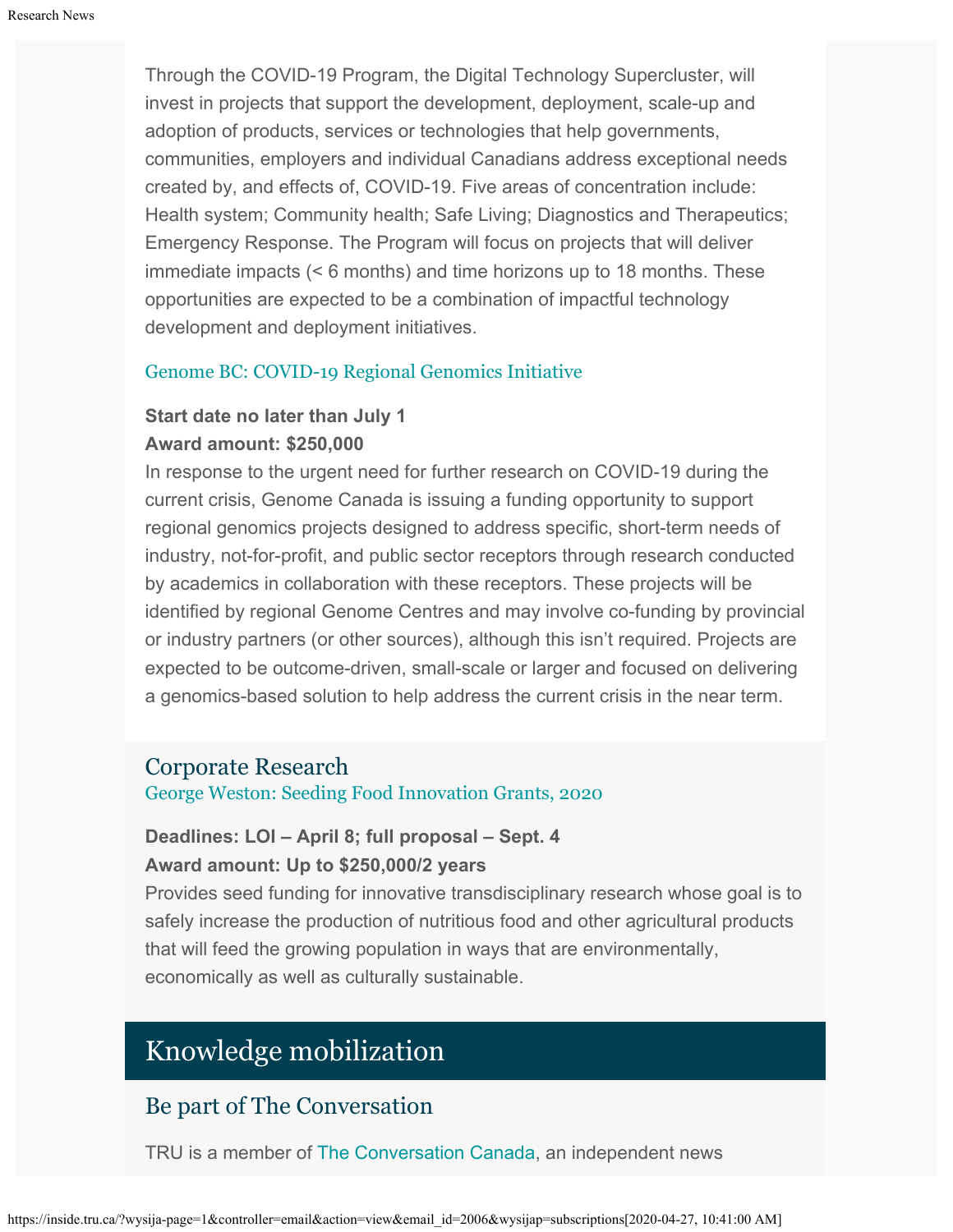organization dedicated to bringing scholarly work to general readership. During the month of March, articles by TRU authors were read more than 21,000 times. If you are interested in writing for The Conversation, contact [Danna](mailto:dbach@tru.ca) [Bach](mailto:dbach@tru.ca).

### Recently in The Conversation:

• [Understanding work-related suicide after the Molson Coors shooting,](https://theconversation.com/understanding-work-related-suicide-after-the-molson-coors-shooting-132654?utm_medium=email&utm_campaign=Impact%20Report%20for%20Thompson%20Rivers%20University%20March%202020&utm_content=Impact%20Report%20for%20Thompson%20Rivers%20University%20March%202020+CID_76f9134e4a123838788be55d7e711257&utm_source=campaign_monitor_ca&utm_term=Understanding%20work-related%20suicide%20after%20the%20Molson%20Coors%20shooting) Angus J. Duff, March 12

• [Next-generation solar panels boost efficiency but may carry toxic risks](https://theconversation.com/next-generation-solar-panels-boost-efficiency-but-may-carry-toxic-risks-130921?utm_medium=email&utm_campaign=Impact%20Report%20for%20Thompson%20Rivers%20University%20March%202020&utm_content=Impact%20Report%20for%20Thompson%20Rivers%20University%20March%202020+CID_76f9134e4a123838788be55d7e711257&utm_source=campaign_monitor_ca&utm_term=Next-generation%20solar%20panels%20boost%20efficiency%20but%20may%20carry%20toxic%20risks), Michael D. Mehta, March 25

# Join the Experts List

Update your official Bio Page and join your colleagues on TRU's searchable [Experts List](https://inside.tru.ca/find-an-expert/experts-registration-update/). The list is a great resource, and can be used to mobilize your knowledge, build partnerships and attract graduate students. Complete [this](https://inside.tru.ca/find-an-expert/experts-registration-update/) [simple sign-up form](https://inside.tru.ca/find-an-expert/experts-registration-update/) to be added to the directory.

# Published books, chapters & articles

**\*Bamford, L. E**., \***Klassen, N. R**., & **Karl, J. M**. (2020). Faster recognition of graspable targets defined by orientation in a visual search task. Experimental Brain Research, doi:10.1007/s00221-020-05769-z

Doucet, Andrea & **McKay, Lindsey**. (2020). Fathering, parental leave, impacts, and gender equality: What/how are we measuring? doi:10.1108/IJSSP-04- 2019-0086

**Ejaz, W.**, Sharma, S. K., Saadat, S., Naeem, M., Anpalagan, A., & Chughtai, N. A. (2020). A comprehensive survey on resource allocation for CRAN in 5G and beyond networks doi:<https://doi.org/10.1016/j.jnca.2020.102638>

**Ghosh, S.**, \***Kam, G**., Nijjer, M., Stenner, C., & **Cheeptham, N**. (2019). Culture dependent analysis of bacterial diversity in canada's raspberry rising cave revealed antimicrobial properties. International Journal of Speleology, 49, 43- 53. Retrieved from<https://scholarcommons.usf.edu/ijs/vol49/iss1/6/>

**Johnston, J. W.**, & **Mason, C**. (2020). The struggle for indigenous representation in Canadian national parks: The case of the Haida totem poles in Jasper. Journal of Indigenous Research. Retrieved from <https://digitalcommons.usu.edu/cgi/viewcontent.cgi?article=1111&context=kicjir>

**Kteily-Hawa, R.**, Hari, S., Soor, J. K., Wong, J. P., Chikermane, V., Chambers,